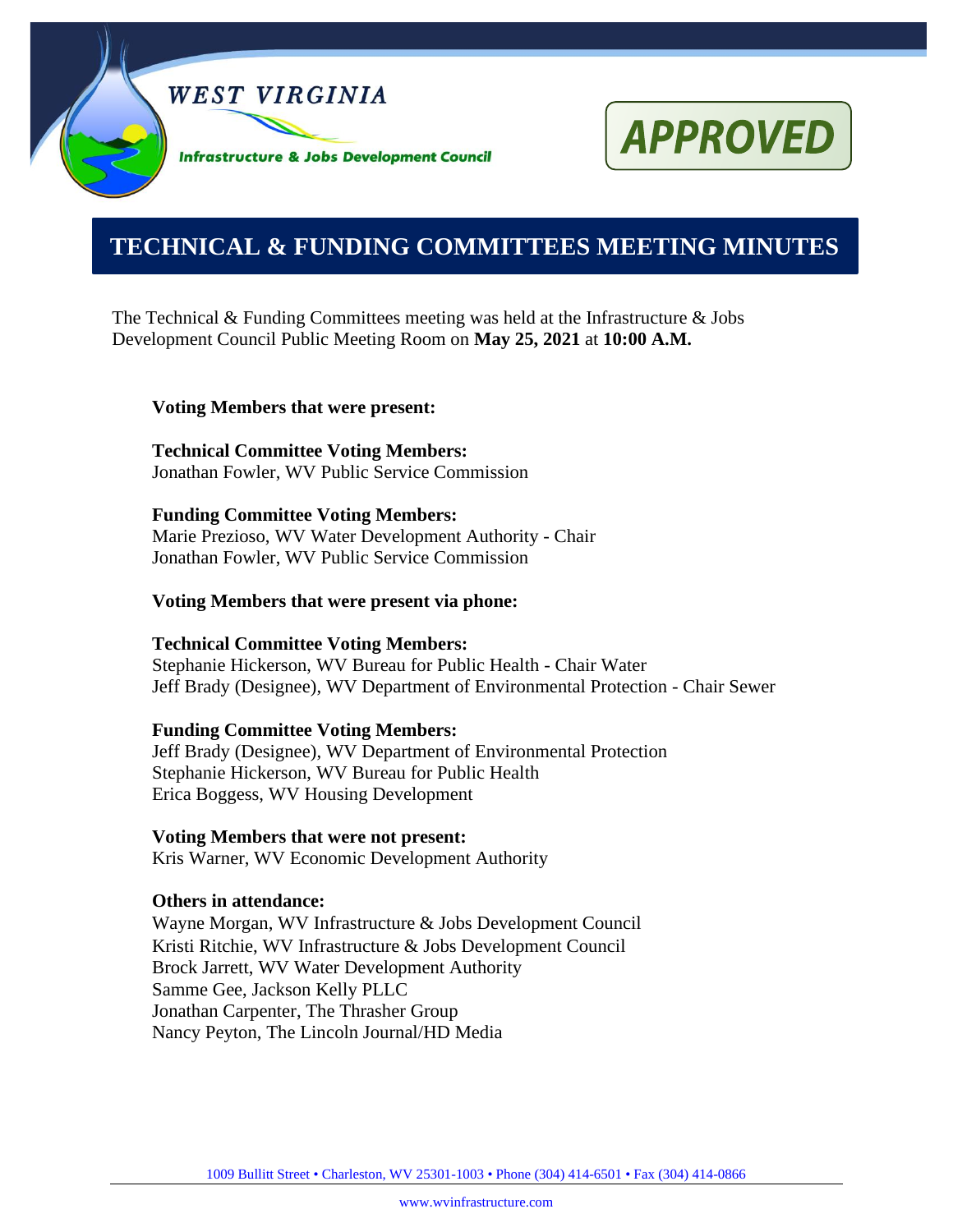Technical & Funding Committees Meeting Minutes May 25, 2021 Page 2 of 13

> **Others invited and in attendance via phone and livestream:** Brandon Crace, WV Infrastructure & Jobs Development Council Randy Lengyel, WV Infrastructure & Jobs Development Council Leanna Smith-Atkinson, WV Infrastructure & Jobs Development Council Ann Urling, Governor's Office Jason Billups, WV Department of Environmental Protection Chris Arrington, WV Bureau for Public Health Janna Lowery, USDA Whytni Cline, Jackson Kelly PLLC Barb Zimnox, Region 11 Planning & Development Council Brock Perkins, Weston Sanitary Board Robert Rodecker, Kay Casto & Chaney (Mill Creek) Brandon Conley, E L Robinson Sheena Hunt, Region 6 Planning & Development Council Seth Devault, Region 6 Planning & Development Council Zach Dobbins, Bennett & Dobbins CPA Eleni Brick, The Thrasher Group Matt Hayes, The Thrasher Group Randy Watson, The Thrasher Group Luke Peters, MOVRC Lisa Wells, Region 2 Planning & Development Council Cary Smith, Region 7 Planning & Development Council Ryan Boustany, The Thrasher Group Cassie Lawson, Region 4 Planning & Development Council Danny Braham, The Thrasher Group William Wallace, Cerrone Associates, Inc. A C Wiethe, Belomar Regional Council Natalie Hamilton, Belomar Regional Council Judy Edge, Century Volga Tim Meeks, MOVRC Steve Haynes, The Thrasher Group Trey Horner, Horner & Associates Eric Combs, Region 1 Planning & Development Council Lesley Taylor, Region 4 Planning & Development Council Anna Harvey, Town of Anmoore

Chair Marie Prezioso called the meeting to order and verified a quorum was present.

Chair Prezioso asked for approval of the draft minutes of **April 27, 2021.** Jonathan Fowler moved for approval and Erica Boggess seconded the motion. The motion passed.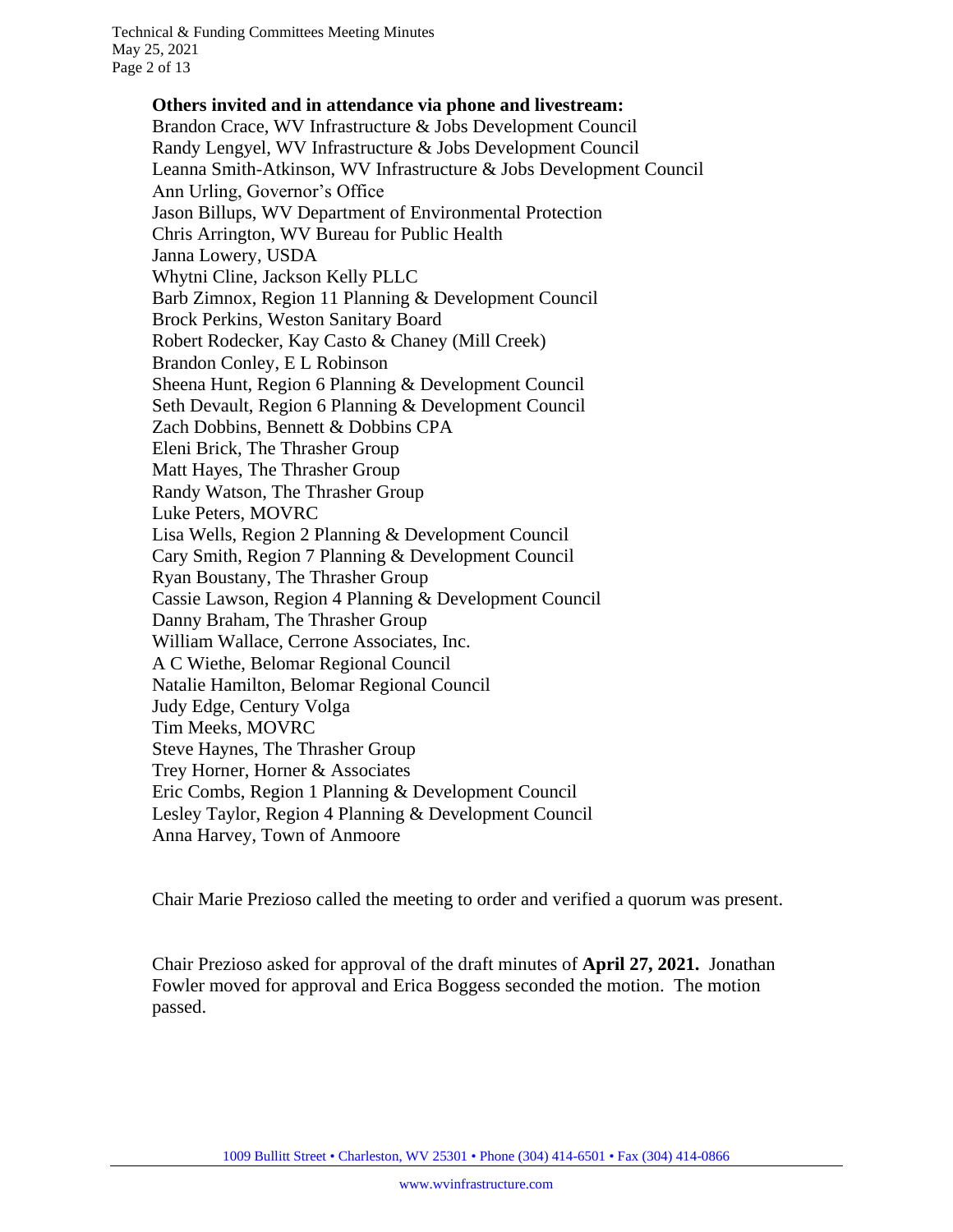## **Ellenboro, Town of (2020S-1895) System Improvements II – District 1 (Cost & Funding Change)**

Wayne Morgan described the request.

The Funding Committee recommends the Town of Ellenboro pursue a \$1,395,000 CWSRF Debt Forgiveness Loan and a \$1,000,000 IJDC District 1 Grant for an estimated project cost of \$2,395,000.

Jeff Brady moved that the recommendation be approved, Mr. Fowler seconded the motion. The motion passed.

# **Monongah, Town of (2018S-1780) System Improvements II– District 1 (Cost & Funding Change)**

Mr. Morgan described the request.

The Funding Committee recommends the Town of Monongah pursue a \$1,000,000 CWSRF Debt Forgiveness Loan, a \$2,750,000 CWSRF Loan (1%, 0.25% adm. fee, 30 yrs.), a \$25,000 IJDC Soft Cost Grant, and a \$475,000 IJDC District 1 Grant for an estimated project cost of \$4,250,000.

Mr. Brady moved that the recommendation be approved, Mr. Fowler seconded the motion. The motion passed.

# **Paw Paw, Town of (2021S-1948) System Improvements – District 1 (Engineering Fee Variance)**

Jason Billups described the request, and it is technically feasible.

The Funding Committee recommends the Town of Paw Paw request for an engineering fee variance for total engineering fees be approved.

Mr. Brady moved that the recommendation be approved, Mr. Fowler seconded the motion. The motion passed.

# **Clay, Town of (2019S-1793) Sanitary Sewer Rehabilitation – District 2 (Funding Change)**

Mr. Morgan described the request.

The Funding Committee recommends the Town of Clay pursue a \$5,000,000 CDBG DR ED Grant, a \$545,000 CWSRF Debt Forgiveness Design Loan, a \$108,109 CWSRF Debt Forgiveness Loan, a \$246,500 CWSRF Wrap Loan, a \$941,891 IJDC District 2 Grant, and a \$250,000 IJDC District 2 Loan (0.75%, 0.25% adm. fee, 40 yrs.) for an estimated project cost of \$7,091,500.

Mr. Brady moved that the recommendation be approved, Mr. Fowler seconded the motion. The motion passed.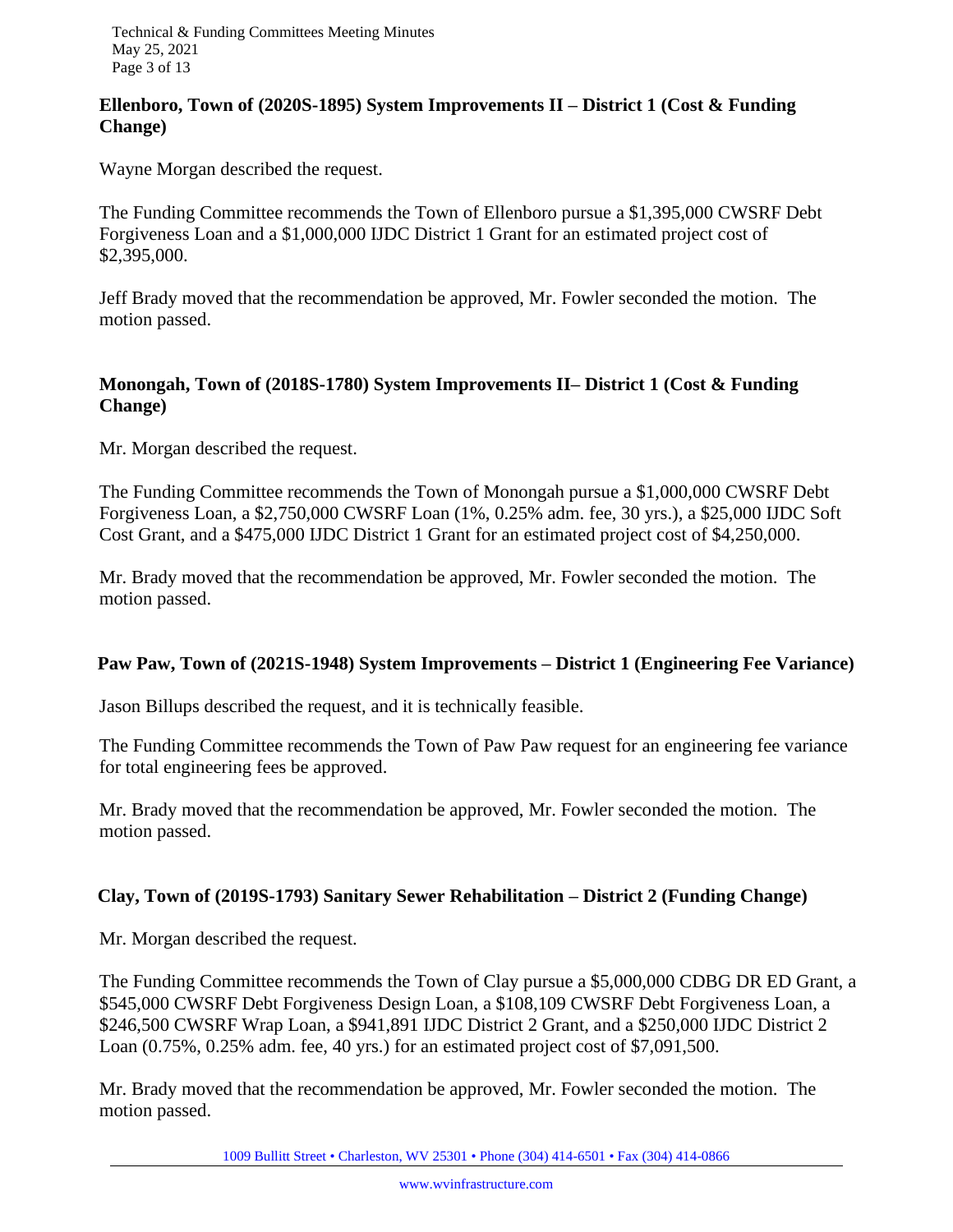## **Bradley PSD (2020S-1884) NW County Extension– District 3 (Tabled Application)**

Mr. Billups described the application, and it is technically feasible.

The Funding Committee recommends the Bradley PSD pursue a \$500,000 CWSRF Debt Forgiveness Loan, a \$4,120,449 CWSRF Loan (1.75%, 0.25% adm. fee, 30 yrs.), a \$420,000 IJDC District 3 Grant, and a \$80,000 IJDC Soft Cost Grant for an estimated project cost of \$5,120,449.

\*The proposed rate is 1.64% of the County Magisterial District 2 MHI (project location).

Mr. Brady moved that the recommendation be approved, Mr. Fowler seconded the motion. The motion passed.

#### **Buffalo Creek PSD (2020C-103) System Improvements / Critical Need / Change Order – District 3 (Tabled Scope Change)**

Mr. Billups described the request, and it is technically feasible.

The Funding Committee recommends the Buffalo Creek PSD request for a change in scope to complete work at the WWTP headworks be tabled until the June 22, 2021 meeting (additional information requested from the District).

Mr. Brady moved that the recommendation be approved, Mr. Fowler seconded the motion. The motion passed.

#### **Pax, Town of (2021S-1933) Willis Branch Extension – District 3 (Tabled Application)**

Mr. Billups described the application, and it is technically feasible.

The Technical Committee recommends the Town of Pax application be tabled until the June 22, 2021 meeting.

Mr. Brady moved that the recommendation be approved, Mr. Fowler seconded the motion. The motion passed.

#### **Grandview-Doolin PSD (2021W-1950) Route 7 Extension – District 1 (New Application)**

Stephanie Hickerson described the application, and it is technically feasible. Ms. Hickerson noted 2 concerns:

• The PSD has a system score of 6 on the January 2021 quarter of the EPA's Compliance Tracking tool (ETT). This score was obtained by failure to monitor for DBPs in 2019. These violations need to be resolved.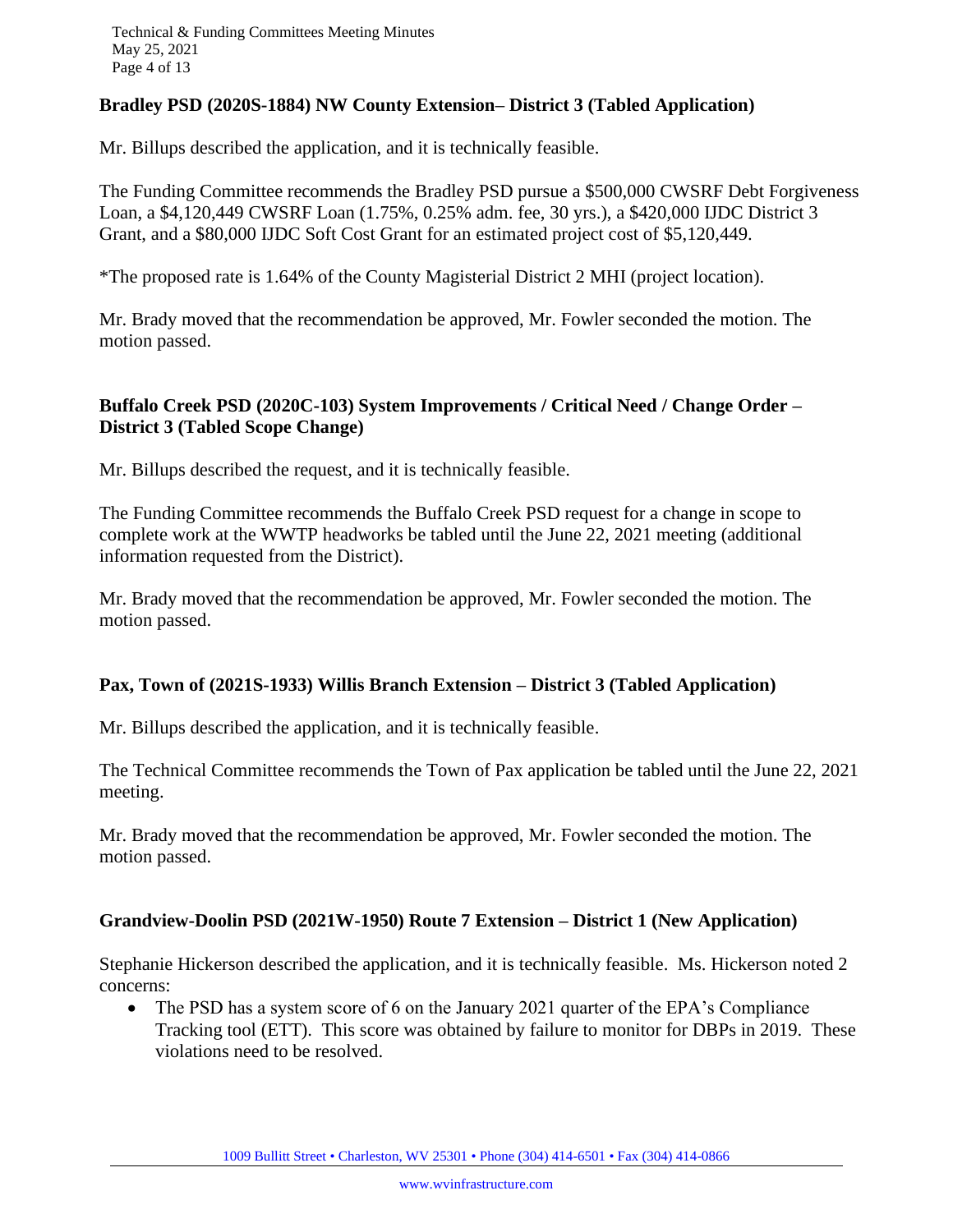• The PSD discharges its backwash to its site, which is covered under WV/NPDES Site Registration No. WVG640107, which expired July 18, 2018. The PSD must contact the DEP to renew this permit registration.

The Funding Committee recommends the Grandview-Doolin PSD pursue a \$250,000 Wetzel County Commission Grant, a \$413,500 IJDC District 1 Grant, and a \$163,500 IJDC District 1 Loan (2%, 30 yrs.) for an estimated project cost of \$827,000.

Ms. Hickerson moved that the recommendation be approved, Mr. Fowler seconded the motion. The motion passed.

# **Hammond PSD (2021W-1955) System Improvements – District 1 (New Application)**

Ms. Hickerson described the application, and it is technically feasible. Ms. Hickerson noted a concern. The PSD has an ETT score of 18 due to various compliance violations, these violations will need to be resolved prior to closing the construction loan.

The Funding Committee recommends the Hammond PSD pursue a \$500,000 DWTRF Principal Forgiveness Loan, a \$5,174,000 DWTRF Loan (1%, 0.25% adm. fee, 30 yrs.), and a \$500,000 IJDC District 1 Grant for an estimated project cost of \$6,174,000.

Ms. Hickerson moved that the recommendation be approved, Ms. Boggess seconded the motion. The motion passed.

# **Philippi, City of (2019W-1855) Secondary Source Reservoir – District 1 (Scope, Cost & Funding Change)**

Ms. Hickerson described the request, and it is technically feasible.

The Funding Committee recommends the City of Philippi pursue a \$9,600,000 US EDA Grant, a \$1,000,000 IJDC District 1 Grant, and a \$4,000,000 IJDC District 1 Loan (1%, 40 yrs.) for an estimated project cost of \$14,600,000.

Ms. Hickerson moved that the recommendation be approved, Mr. Brady seconded the motion. The motion passed.

# **Rivesville, Town of (2019W-1803) System Improvements – District 1 (Scope, Cost & Funding Change)**

Ms. Hickerson described the request, and it is technically feasible.

The Funding Committee recommends the Town of Rivesville pursue a \$138,000 IJDC District 1 Grant and a \$775,000 IJDC District 1 Loan (3%, 20 yrs.) for an estimated project cost of \$913,000.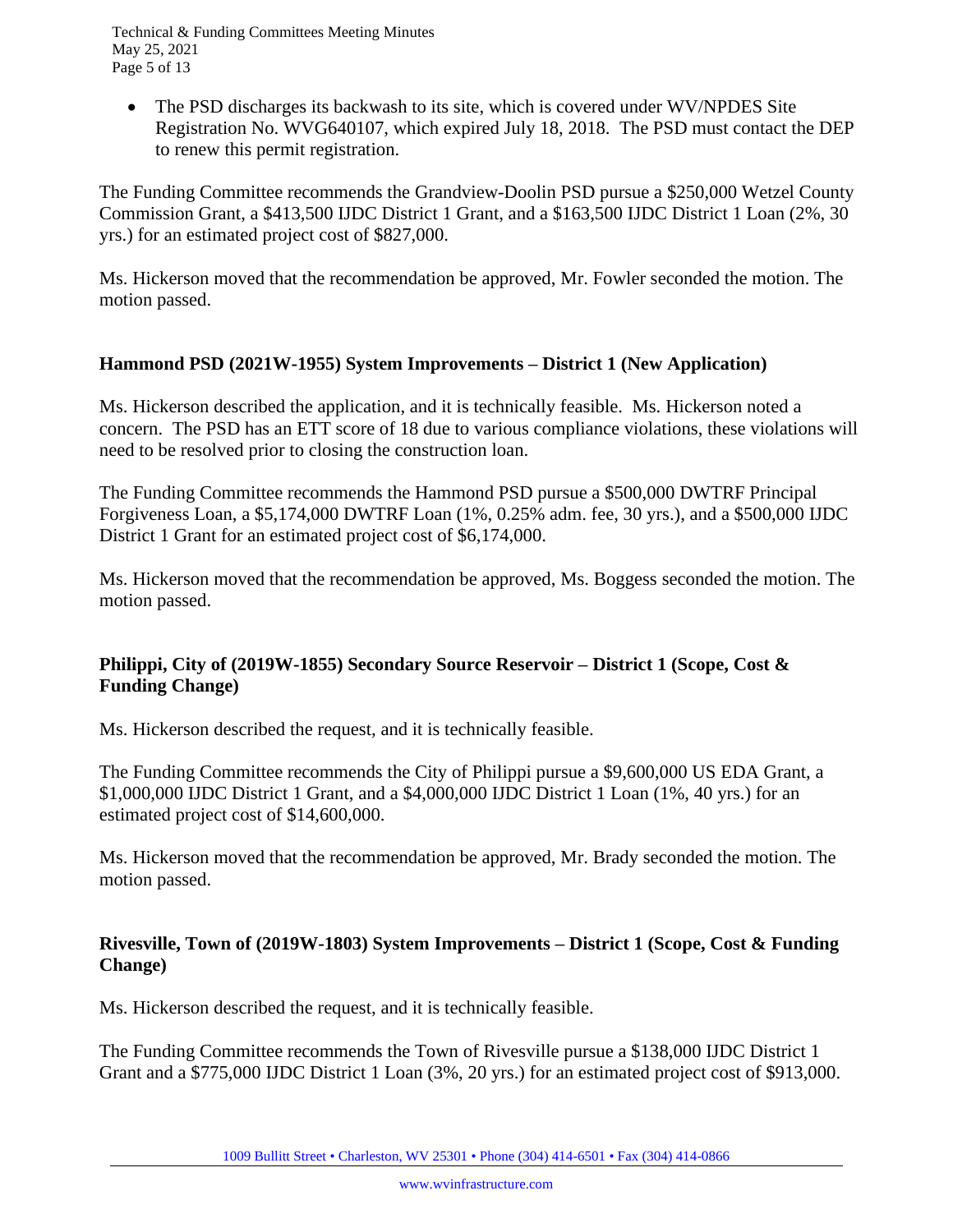Technical & Funding Committees Meeting Minutes May 25, 2021 Page 6 of 13

Ms. Hickerson moved that the recommendation be approved, Ms. Boggess seconded the motion. The motion passed.

#### **Rivesville, Town of (2019W-1803) System Improvements – District 1 (Engineering Fee Variance)**

Ms. Hickerson described the request, and it is technically feasible.

The Funding Committee recommends the Town of Rivesville engineering fee variance request for total engineering fees be approved.

Ms. Hickerson moved that the recommendation be approved, Mr. Brady seconded the motion. The motion passed with Mr. Fowler abstaining.

Mr. Fowler stated the fees for this small project are very high. He further noted, given the Town Council had already approved the additional work, the Town is on the "hook" for the additional money and have nowhere else to get it. Mr. Fowler cautioned the project sponsors to keep an eye on what is occurring with their projects due to the fees getting very high, very quickly, for small, straight forward projects.

# **Clay County PSD (2019W-1831) Big Otter Extension – District 2 (Scope, Cost & Funding Change)**

Ms. Hickerson described the request, and it is technically feasible.

The Funding Committee recommends the Clay County PSD pursue a \$5,000,000 CDBG (SCBG) Disaster Recovery Economic Development Grant and a \$233,000 IJDC District 2 Grant for an estimated project cost of \$5,233,000.

Ms. Hickerson moved that the recommendation be approved, Mr. Fowler seconded the motion. The motion passed.

# **Mill Creek, Town of (2019W-1834) System Improvements – District 2 (Cost & Funding Change)**

Mr. Morgan described the request.

Bob Rodecker (representing Mill Creek) added the deducts that were discussed had been presented to the Commission and until bids are received, there is no way to know if any or all of the deducts will need to be taken.

The Funding Committee recommends the Town of Mill Creek pursue a \$1,000,000 DWTRF Principal Forgiveness Loan, a \$959,911 IJDC District 2 Grant, a \$3,277,108 IJDC District 2 Loan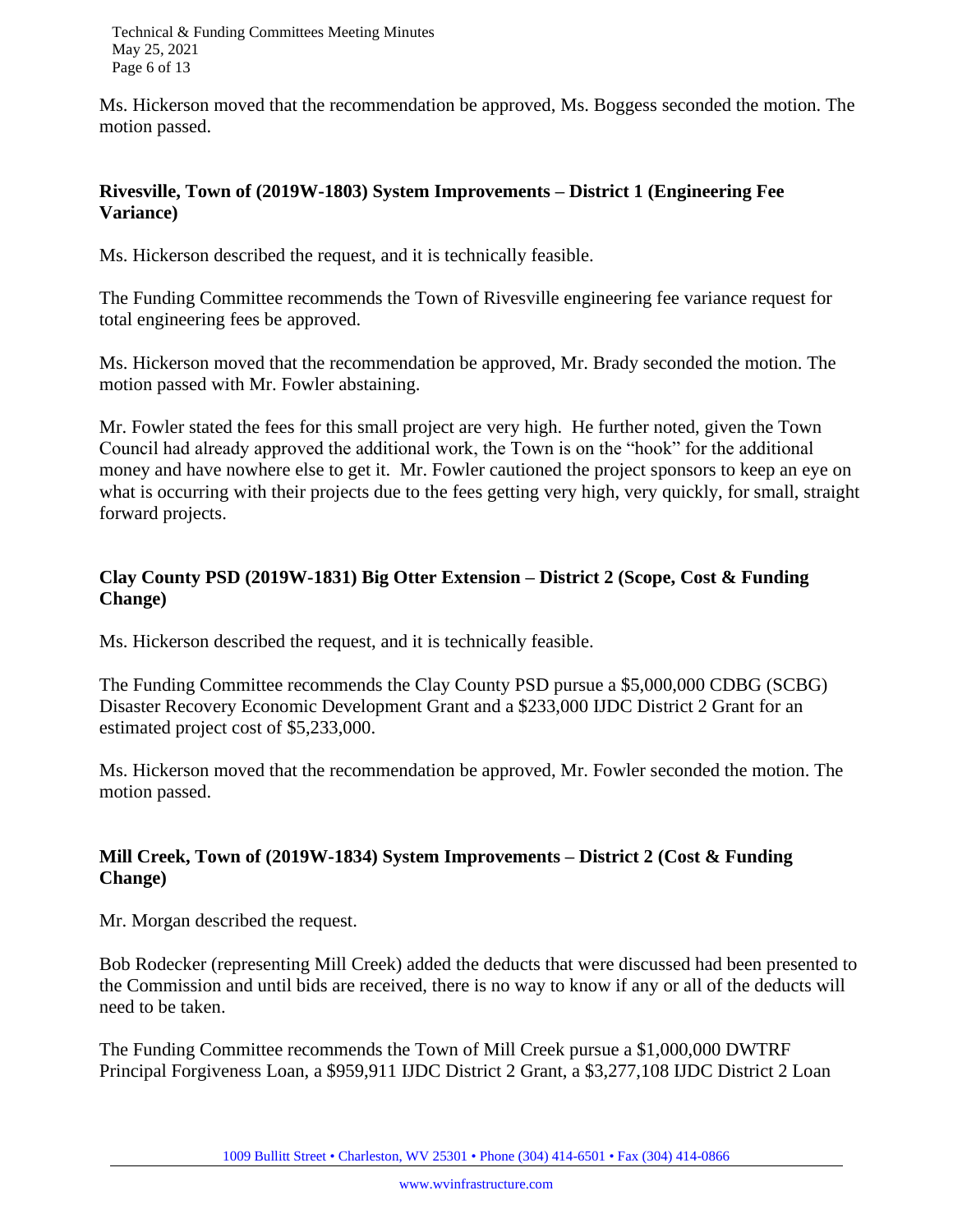Technical & Funding Committees Meeting Minutes May 25, 2021 Page 7 of 13

(1%, 40 yrs.), a \$1,332,980.36 IJDC Loan (closed in 2015), and a \$83,773 Town Contribution for an estimated project cost of \$6,653,772.36.

Ms. Hickerson moved that the recommendation be approved, Mr. Brady seconded the motion. The motion passed.

Mr. Fowler asked if this was the second phase of this project.

Mr. Rodecker responded with yes, this is the revised project following the change in the contractor and redesign of the project to take advantage of the existing facilities and additional changes approved by the Commission.

## **Putnam County Commission (2019W-1830) Jim Ridge II Ext. – District 2 (Cost & Funding Change)**

Mr. Morgan described the request.

The Funding Committee recommends the Putnam County Commission pursue a \$1,500,000 CDBG (SCBG) Grant, a \$1,000,000 IJDC District 2 Grant, a \$288,000 Putnam County Commission Grant, and a \$312,000 WVAWC Contribution for an estimated project cost of \$3,100,000.

Ms. Hickerson moved that the recommendation be approved, Ms. Boggess seconded the motion. The motion passed.

Ms. Prezioso stated this is a good project and there has been a lot of interest in it. If they get the Community Development Block Grant, this will be great.

# **Birch River PSD (2018W-1749) Mill Creek Water Ext. – District 3 (Cost and Funding Change)**

Mr. Morgan described the request.

The Funding Committee recommends the Birch River PSD pursue a \$1,055,000 CDBG (SCBG) Grant and a \$500,000 IJDC District 3 Grant for an estimated project cost of \$1,555,000.

Ms. Hickerson moved that the recommendation be approved, Mr. Fowler seconded the motion. The motion passed.

# **Lincoln County PSD (2019W-1806) Alum Creek Tank – District 3 (Scope, Cost & Funding Change)**

Ms. Hickerson described the request, and there are some concerns.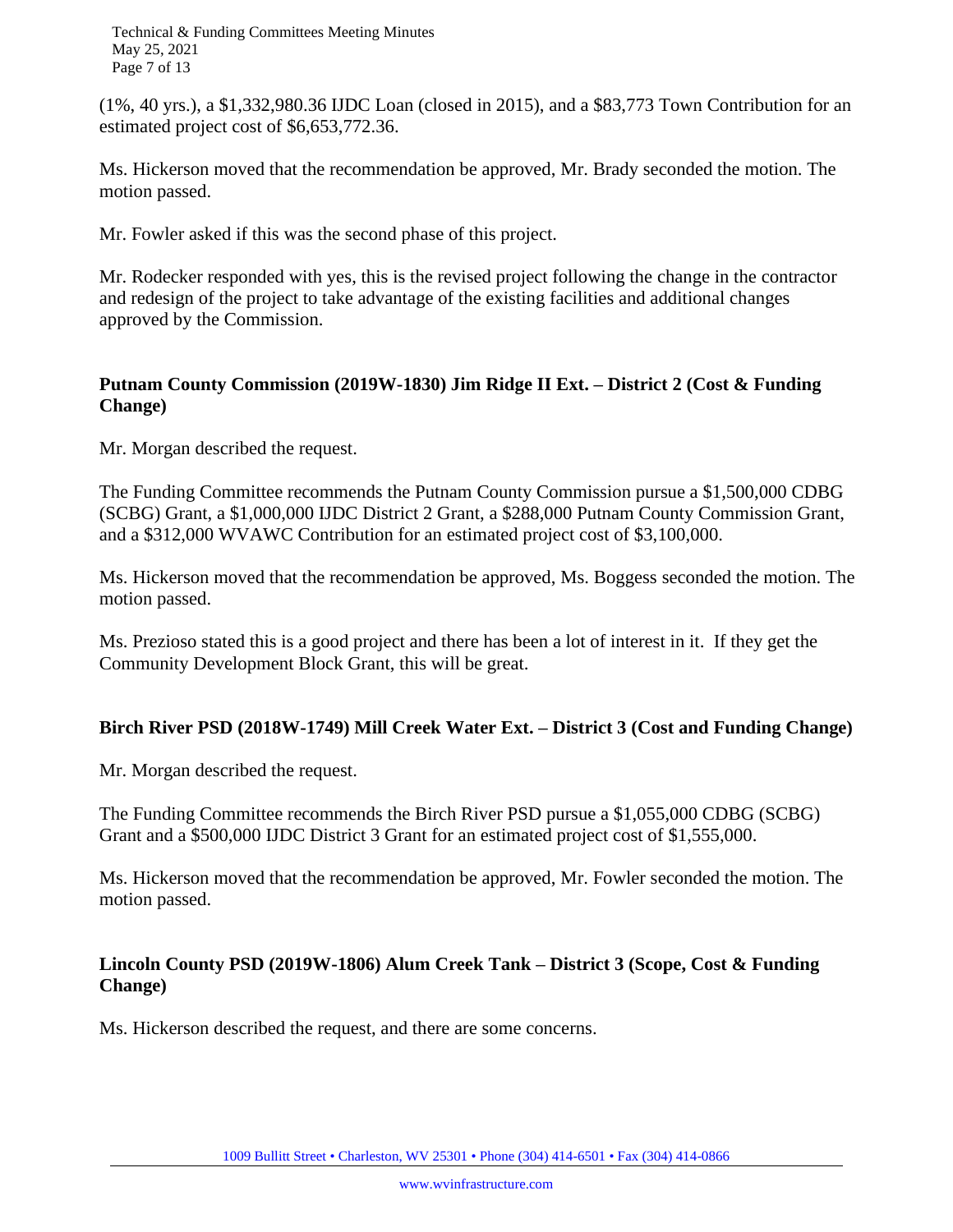Ms. Hickerson noted the PSD currently has significant drinking water violations with a current EPA ETT score of 48 and received an Administrative Order in April 2020. The PSD is also conducting an investigation pertaining to the management and finances of the PSD (Case No. 21-0258-PWD-P).

The Funding Committee recommends the Lincoln County PSD request be tabled until the September 28, 2021 Technical and Funding Committee meeting to the allow the PSD time to work on their violations and the PSC to complete their investigation.

Ms. Hickerson moved that the recommendation be approved, Mr. Brady seconded the motion. The motion passed.

Jonathan Carpenter (The Thrasher Group) approached the podium. He reiterated the issues and concerns with delaying this request. He further noted the Lincoln County Commission has committed \$250,000 through their American Rescue Planning money. Mr. Carpenter noted his concerns with waiting until September to address the issues of the leaking tank and deteriorating road.

There was additional discussion regarding the project funding.

# **Webster County EDA (2021W-1957) Grassy Creek Extension – District 3 (New Application)**

Ms. Hickerson described the application, and it is technically feasible.

The Funding Committee recommends the Webster County EDA pursue a \$1,075,000 US ACE Grant, a \$182,000 WVAWC Contribution, and a \$1,000,000 IJDC District 3 Grant for an estimated project cost of \$2,257,000.

Ms. Hickerson moved that the recommendation be approved, Mr. Fowler seconded the motion. The motion passed.

#### **Binding Commitments**

Ms. Prezioso noted the Binding Commitment requests are next on the agenda and all projects requesting a binding commitment have a current audit on file.

# **Anmoore, Town of (2021W-1970) Distribution System Improvements 1 – District 1 (PFA Binding Commitment)**

Mr. Morgan described the request.

The Funding Committee recommends the Town of Anmoore receive a \$7,750 IJDC District 1 PFA Funds Binding Commitment to match \$7,750 from the Town for a \$15,500 Water Loss Study to assist with determining the scope of its Distribution System Improvements Project.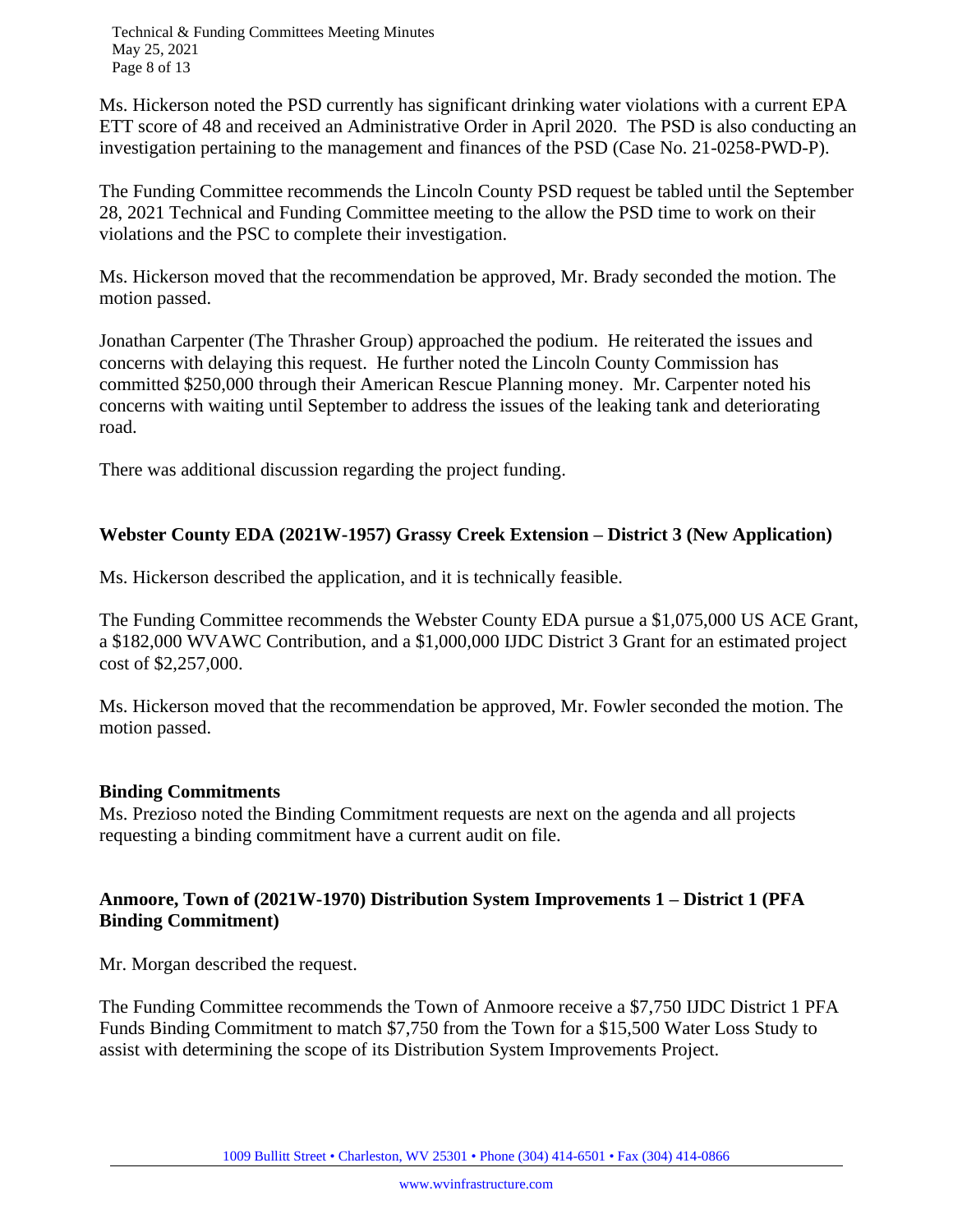Technical & Funding Committees Meeting Minutes May 25, 2021 Page 9 of 13

Ms. Hickerson moved that the recommendation be approved, Ms. Boggess seconded the motion. The motion passed.

#### **Fairmont, City of (2020W-1932) River Run Extension – District 1 (Critical Need Binding Commitment)**

Mr. Morgan described the request.

The Funding Committee recommends the City of Fairmont's request for a \$98,907 IJDC Critical Need Grant binding commitment be approved.

Ms. Hickerson moved that the recommendation be approved, Mr. Fowler seconded the motion. The motion passed.

## **Monongah, Town of (2018S-1780) System Improvements II – District 1 (Binding Commitment)**

Mr. Morgan described the request.

The Funding Committee recommends the Town of Monongah receive a binding commitment for a \$125,000 IJDC District 1 Grant (\$350,000 already committed, February 3, 2021).

Mr. Brady moved that the recommendation be approved, Mr. Fowler seconded the motion. The motion passed.

# **Monumental PSD (2020W-1886) System Improvements & Connection with Fairview – District 1 (Binding Commitment Extension)**

Mr. Morgan described the request.

The Funding Committee recommends Monumental PSD receive a binding commitment extension from July 1 until December 31, 2021.

\*The proposed rate of \$63.65 is 2.2% of the Fairview MHI (for connection costs).

Ms. Hickerson moved that the recommendation be approved, Mr. Fowler seconded the motion. The motion passed.

## **Monumental PSD (2020W-1886) System Improvements & Connection with Fairview – District 1 (Bid Overrun)**

Ms. Hickerson described the request.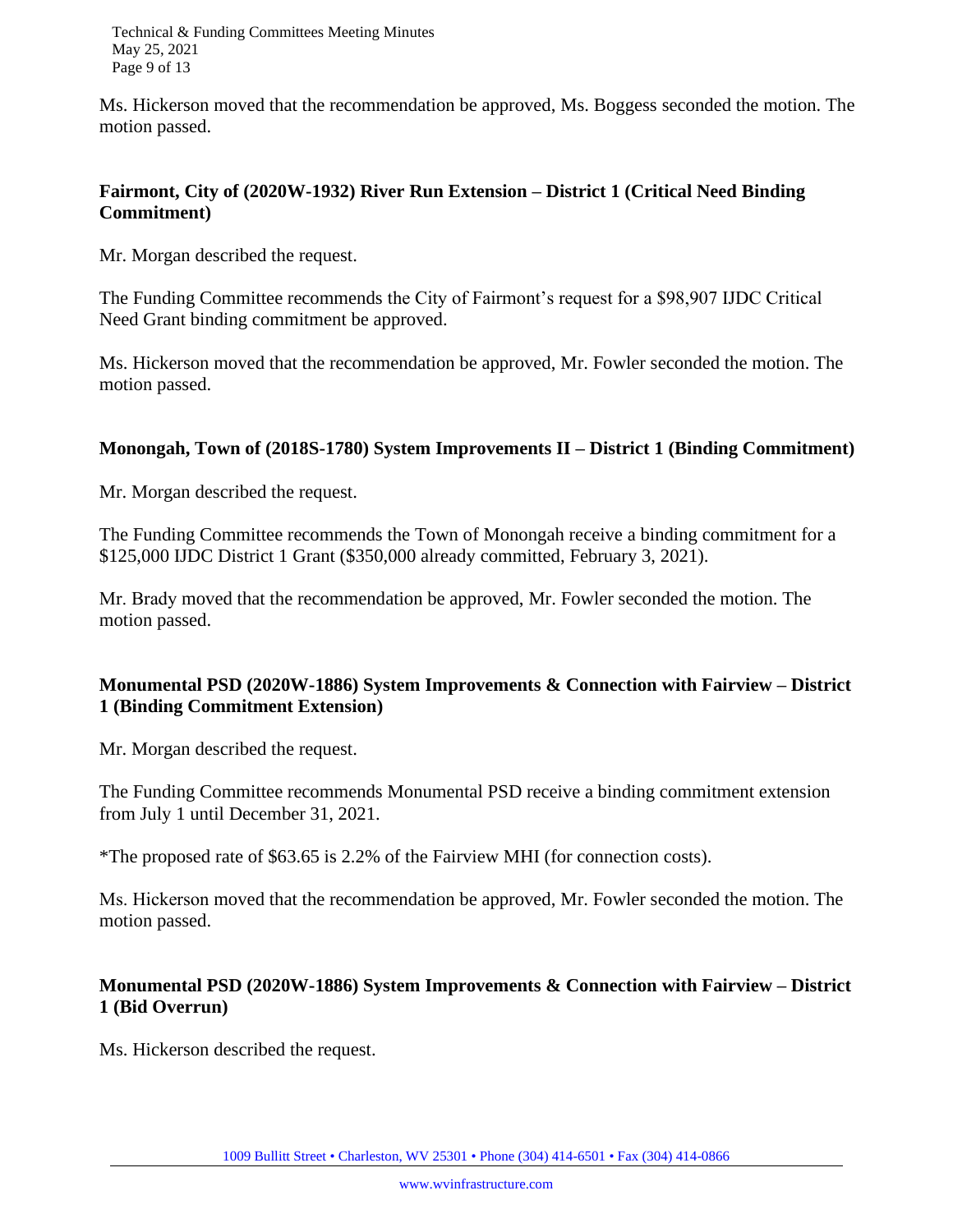Technical & Funding Committees Meeting Minutes May 25, 2021 Page 10 of 13

The Funding Committee recommends Monumental PSD receive a binding commitment for its bid overrun request of a \$100,000 IJDC District 1 Grant, a \$560,545 District 1 Loan (1%, 40 yrs. for Fairview Connection), and a \$395,580 IJDC District 1 Loan (2%, 30 yrs.). The USDA is providing \$513,000 of additional grant funds. The estimated total project cost is \$14,000,125.

\*The proposed rate of \$63.65 is 2.2% of the Fairview MHI (for connection costs).

Ms. Hickerson moved that the recommendation be approved, Mr. Fowler seconded the motion. The motion passed.

Mr. Morgan noted Janna Lowery with the USDA was on the phone. He then requested a status updated on the additional \$513,000 of funding.

Ms. Lowery acknowledged the USDA plans to issue a letter of conditions on the \$513,000 by the end of next week. It is under review and plans are to approve the additional funding.

It was agreed by the Committees to move forward with the binding commitment based upon the USDA's comments.

Ms. Lowery further noted a copy of the letter of conditions will be forwarded to the Committees as soon as it is issued.

# **Philippi, City of (2019W-1855) Secondary Source Reservoir – District 1 (Contingent Binding Commitment)**

Mr. Morgan described the request.

The Funding Committee recommends the City of Philippi receive a binding commitment for a \$1,000,000 IJDC District 1 Grant and a \$4,000,000 IJDC District 1 Loan (1%, 40 yrs.) for an estimated project cost of \$14,600,000 contingent upon receipt of the \$9,600,000 US EDA Grant.

Ms. Hickerson moved that the recommendation be approved, Mr. Fowler seconded the motion. The motion passed.

# **Buckhannon, City of (2021F-108) Generators – District 2 (Binding Commitment)**

Mr. Morgan described the request.

The Funding Committee recommends the City of Buckhannon request for up to \$156,649 binding commitment match for costs associated with the installation of generators for the Raw Water Intake & WWTP be approved for an estimated project cost of \$874,520. \*Amounts based on WV DHSEM Agreement.

Mr. Brady moved that the recommendation be approved, Mr. Fowler seconded the motion. The motion passed.

1009 Bullitt Street • Charleston, WV 25301 • Phone (304) 414-6501 • Fax (304) 414-0866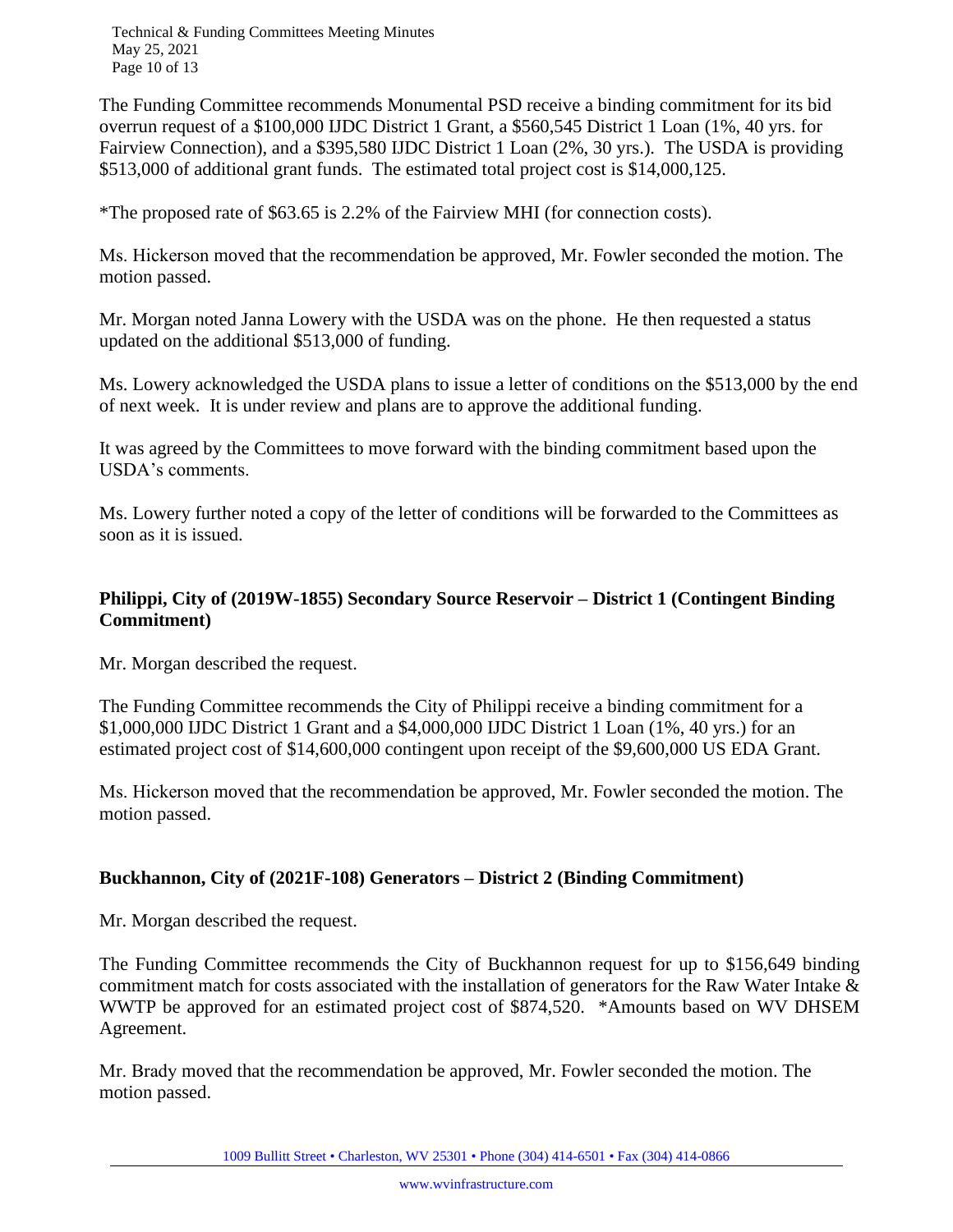## **Alderson, Town of (2021F-107) WTP Generator – District 3 (Binding Commitment)**

Mr. Morgan described the request.

The Funding Committee recommends the Town of Alderson's request for up to \$55,105 binding commitment match for costs associated with the installation of a generator for the Water Plant be approved for an estimated project cost of \$220,421. \*Amounts based on WV DHSEM Agreement.

Ms. Hickerson moved that the recommendation be approved, Mr. Fowler seconded the motion. The motion passed.

Mr. Fowler noted the Town of Alderson has submitted an application for a new water plant to get this one out of the flood plain. He encouraged the Town to work with the engineer to ensure this generator gets moved to the new plant when necessary.

## **Century Volga PSD (2015S-1611) System Improvements – District 1 (Ancillary Expenditure)**

Mr. Morgan described the request.

Mr. Brady stated the DEP takes no exception to the request and recommends approval.

The Funding Committee recommends the Century Volga PSD ancillary expenditure request for equipment to maintain its drip field for \$13,975 be approved

Mr. Brady moved that the recommendation be approved, Mr. Fowler seconded the motion. The motion passed.

#### **Sistersville, City of (2017W-1687) System Improvements – District 1 (Use of Contingency)**

Ms. Hickerson described the request, and it is technically feasible.

The Technical Committee recommends the City of Sistersville use of contingency request for hot taps and insertion valves for \$85,877 be approved.

Ms. Hickerson moved that the recommendation be approved, Mr. Fowler seconded the motion. The motion passed.

Mr. Fowler requested a status update on the completion of the project.

Mr. Morgan responded stating the project is substantially complete.This use of contingency request uses up most of their money but there could be an additional request to finalize everything.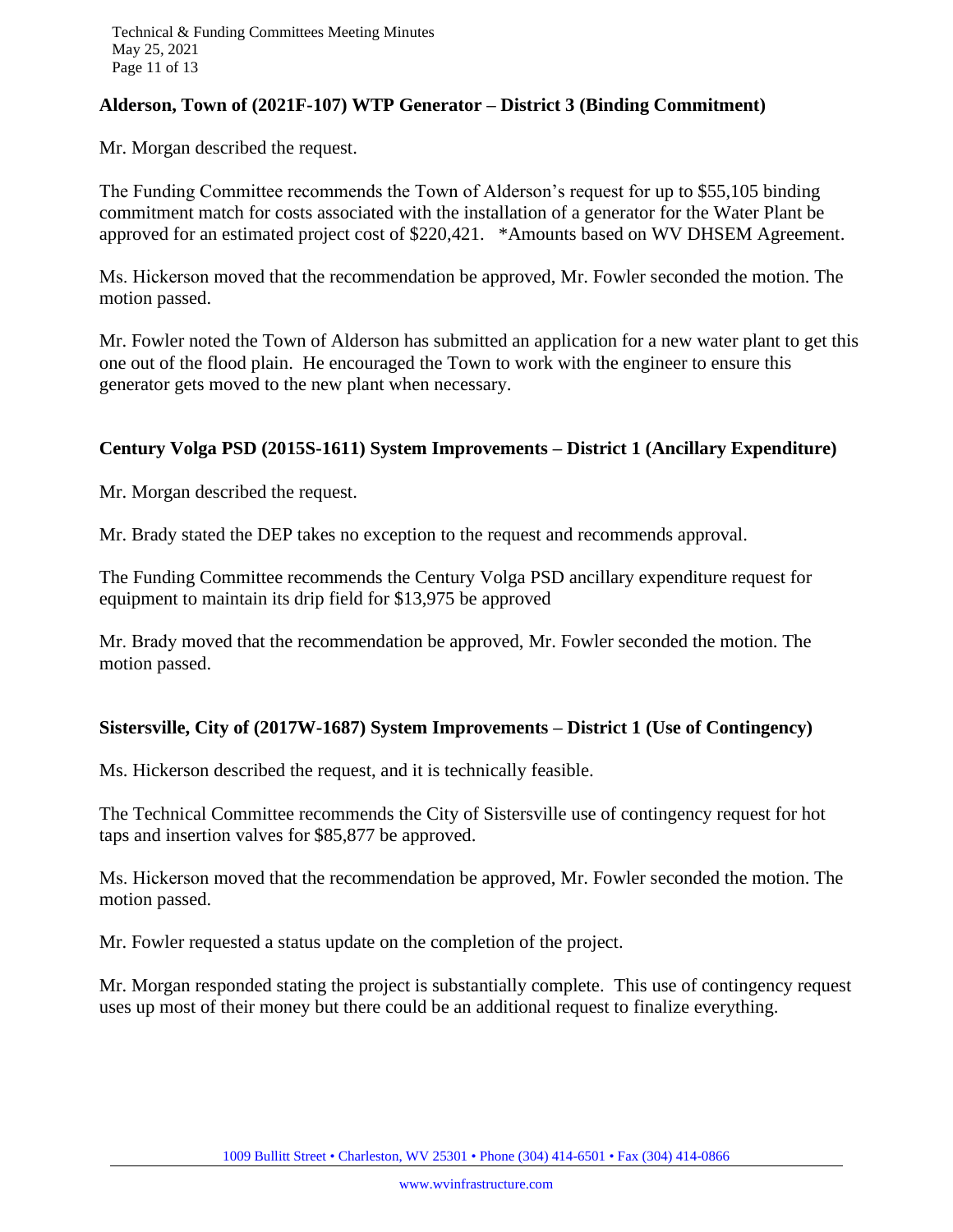# **Weston Sanitary Board (2017S-1679) Butchersville/Turnertown Sewer Extension – District 2 (Ancillary Expenditure)**

Mr. Billups described the request, and it is technically feasible.

The Funding Committee recommends the Weston Sanitary Board ancillary expenditure request be tabled until the next Funding Committee meeting (June 22, 2021).

Mr. Brady moved that the recommendation be approved, Mr. Fowler seconded the motion. The motion passed.

#### **Business Items:**

None

## **Executive Director Comments:**

Funding Program Comments - None

| <b>Requests</b><br><b>Received:</b> |        | (Applications by May 10, 2021 and requests to date.)                                                                                                                                                                                                          | <b>Information</b><br><b>Report</b>                  |
|-------------------------------------|--------|---------------------------------------------------------------------------------------------------------------------------------------------------------------------------------------------------------------------------------------------------------------|------------------------------------------------------|
|                                     | Sewer: | Union Williams PSD – Sewer Plant Upgrade Proj. (new app.)-1<br>Richwood, City of – WWTP Replacement Project (new app.)-3<br>Webster Springs $PSD$ – Collection Sys. Imprvs. (new app.)-3                                                                      | 2021S-1965<br>2021S-1960<br>2021S-1967               |
|                                     | Water: | Cairo, Town of $-$ Dist. Sys. Imprvs. (new application)-1<br>Paw Paw, Town of $-$ Sys. Improvements (new application)-1<br>Tri-County Water Assoc.-Sweeps Run Ext./Crit. Need (new<br>app. $)-1$<br>Alderson, Town of $-$ WWTP Replacement/Relo. (new app.)-3 | 2020W-1953<br>2021W-1962<br>2021W-1958<br>2021W-1956 |
|                                     |        | Richwood, City of – Water Plant Upgrade (new application)-3<br>Wilderness $PSD$ – Intake Improvements (new application)-3                                                                                                                                     | 2021W-1959<br>2021W-1964                             |

#### **Public Comment:**

None